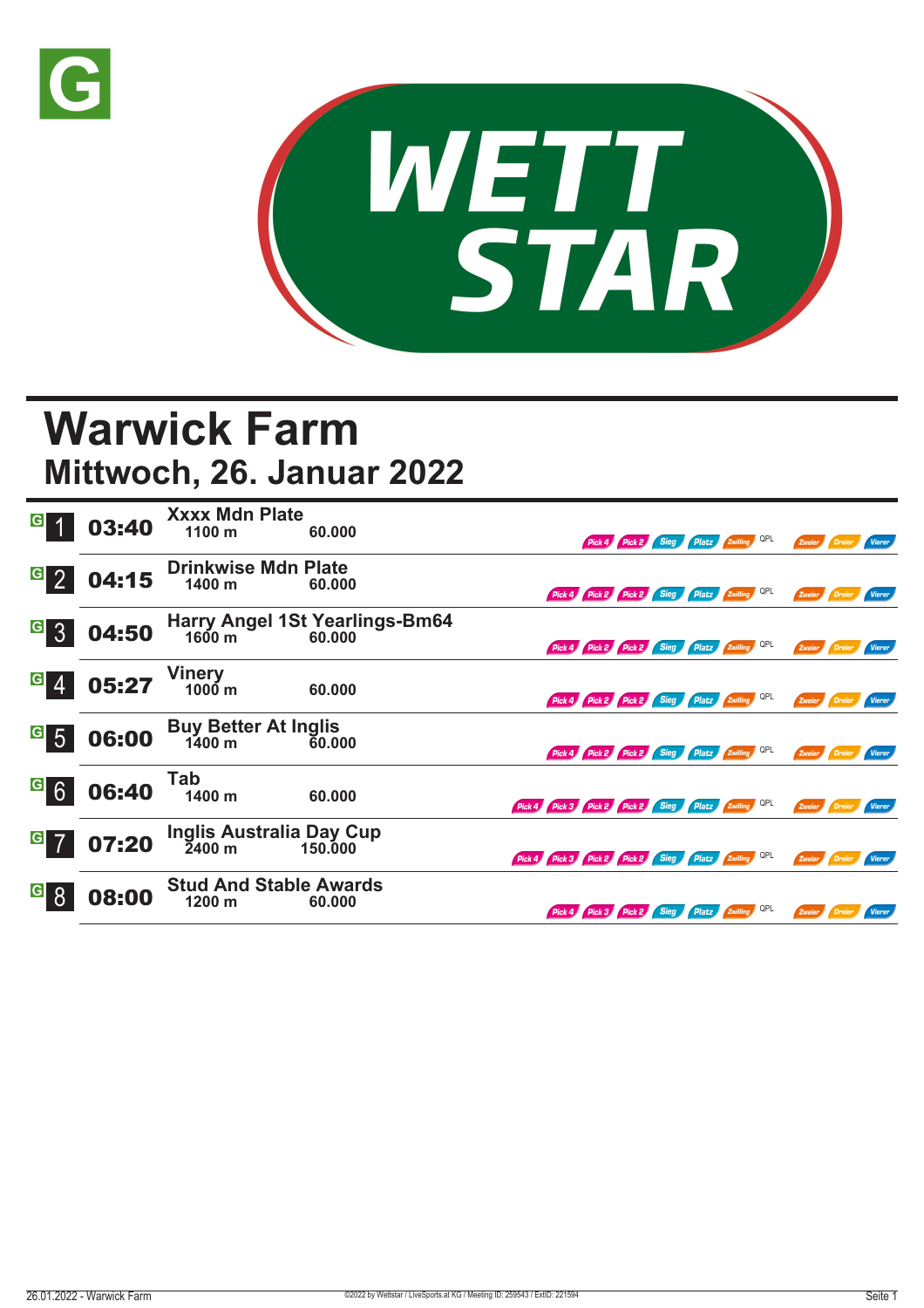**WANN STARTET IHR PFERD...**

| Able Willie<br>Amathuba<br>Any Wish<br><b>Atlantic King</b><br>Aton Of Delight<br>Attorney<br><b>Ausbred Flirt</b><br>Balzando<br>Baranof<br><b>Barellan Bandit</b><br>Beau Monde<br><b>Bon Vivant</b><br><b>Born A Warrior</b><br><b>Bright Rubick</b><br>Confessed<br>Crackalacka<br><b>WANN STARTET IHR JOCKEY / FAHRER</b> | 8<br>Dajraan<br>$\overline{1}$<br>$\sqrt{5}$<br>$\begin{array}{c} 6 \\ 2 \\ 7 \end{array}$<br><b>Duchess</b><br>$\mathfrak{Z}$<br>Edgewise<br>$\sqrt{2}$<br>Embeller<br>$\mathbf{1}$<br>$\overline{7}$<br>Fire<br>1<br>3<br>Fun Fact<br>$\,6$<br>$\sqrt{5}$<br>$\overline{5}$<br><b>Have Mercy</b><br>5 | Danish Prince<br>3,5<br>Decisive Move<br><b>Diamond Blush</b><br>Duchess Adele<br><b>Esteemed Lady</b><br><b>Flying Shamus</b><br>Galactic Angel<br>General Dubai<br>1<br>Head Legislator | 8<br>3<br>1<br>5<br>$\overline{4}$<br>$\overline{c}$<br>8<br>$\overline{4}$<br>$\overline{4}$<br>$\sqrt{2}$<br>$\overline{7}$<br>$\overline{2}$<br>8<br>8                        | He's Super Lucky<br>I Am Good At This<br>In Lighten Me<br>Jailbreak<br>Kaapfever<br>Land Of Valens<br>Look Only<br>Mad Darcey<br>Marnix<br><b>Mars Mission</b><br>Mccormack<br>Metro Legend<br>Mihocek<br>Miracle Day<br>Miss Redoble<br><b>Molly Nails</b> | 8<br>$\frac{2}{5}$<br>6,8<br>$\overline{7}$<br>8<br>$\overline{4}$<br>6<br>$\overline{1}$<br>$\boldsymbol{6}$<br>$\,6$<br>$\frac{3}{8}$<br>$\overline{5}$<br>5                                     | Mubariz<br>My Eloise<br>My Turn Astern<br>Naval Warfare<br>Navy Cross<br>Nishikori<br>Not Negotiating<br>Off Shaw<br>O'Tartan Lass<br>Overlord<br>Packer<br>Parry Sound<br>Pindarra's Dream<br>Power Of Attorney<br>Reposition<br>Retiro |                                                                                                                                                                        | 7<br>$\mathbf{1}$<br>$\overline{2}$<br>6<br>$\overline{7}$<br>6<br>$\overline{7}$<br>6<br>5<br>$6\phantom{a}$<br>$\overline{2}$<br>$\overline{7}$<br>$\overline{4}$<br>$\overline{7}$<br>$\overline{7}$<br>8 | <b>Russian Ruble</b><br>Scat's Surfer Girl<br>Shades Of Rose<br>Sifu<br>Silent Agenda<br>Sixqun<br>Skymax<br>Solvere<br>Soprano<br>South Pacific<br>Star Cherie<br>Stormy Legend<br>Tapis Magique<br>The Long Run<br>The Unknown Factor<br>Tuhinga | $\sqrt{2}$<br>$\overline{3}$<br>1<br>$\begin{array}{c} 8 \\ 6 \\ 4 \end{array}$<br>$\overline{7}$<br>$\mathbf{1}$<br>$\frac{2}{7}$<br>$\begin{array}{c} 4 \\ 2 \\ 1 \end{array}$<br>$\frac{5}{4}$<br>3 |
|--------------------------------------------------------------------------------------------------------------------------------------------------------------------------------------------------------------------------------------------------------------------------------------------------------------------------------|---------------------------------------------------------------------------------------------------------------------------------------------------------------------------------------------------------------------------------------------------------------------------------------------------------|-------------------------------------------------------------------------------------------------------------------------------------------------------------------------------------------|----------------------------------------------------------------------------------------------------------------------------------------------------------------------------------|-------------------------------------------------------------------------------------------------------------------------------------------------------------------------------------------------------------------------------------------------------------|----------------------------------------------------------------------------------------------------------------------------------------------------------------------------------------------------|------------------------------------------------------------------------------------------------------------------------------------------------------------------------------------------------------------------------------------------|------------------------------------------------------------------------------------------------------------------------------------------------------------------------|--------------------------------------------------------------------------------------------------------------------------------------------------------------------------------------------------------------|----------------------------------------------------------------------------------------------------------------------------------------------------------------------------------------------------------------------------------------------------|--------------------------------------------------------------------------------------------------------------------------------------------------------------------------------------------------------|
| Cejay Graham<br><b>Grant Buckley</b><br>James McDonald<br>Jean Van Overmeire<br>Kathy O'hara<br>Madi Derrick<br>Rachel King<br>Robbie Dolan<br>Tom Sherry<br><b>Tyler Schiller</b>                                                                                                                                             | 4,6<br>8<br>2.7<br>1,3,7,8<br>6<br>8<br>5<br>1,2,6,7<br>1,4,6,7<br>2,3,4,6,8                                                                                                                                                                                                                            |                                                                                                                                                                                           | Alysha Collett<br><b>Chad Schofield</b><br>Hugh Bowman<br>Jason Collett<br>Jenny Duggan<br>Keagan Latham<br>Nash Rawiller<br>Reece Jones<br>Sam Clipperton<br><b>Tommy Berry</b> |                                                                                                                                                                                                                                                             | 3,7,8<br>$\overline{2}$<br>2,3,5,6,8<br>1,2,5<br>4,6<br>1,4,5<br>1,2,5,6,8<br>5,6,7,8<br>1,2,3,5,8<br>1,2,3,4,7                                                                                    |                                                                                                                                                                                                                                          | Ashleigh Stanley<br>Glyn Schofield<br>J Taylor<br>Jay Ford<br>Josh Parr<br>Kerrin Mcevoy<br>Patrick Scorse<br><b>Regan Bayliss</b><br><b>Tim Clark</b><br>Tony Cavallo |                                                                                                                                                                                                              | 5,7<br>$\mathbf{1}$<br>4,5,8<br>1,5,7<br>3<br>2,6,7,8<br>6<br>2.6<br>1,3,4,5,7<br>5,8                                                                                                                                                              |                                                                                                                                                                                                        |
| <b>WANN STARTET IHR TRAINER</b>                                                                                                                                                                                                                                                                                                |                                                                                                                                                                                                                                                                                                         |                                                                                                                                                                                           |                                                                                                                                                                                  |                                                                                                                                                                                                                                                             |                                                                                                                                                                                                    |                                                                                                                                                                                                                                          |                                                                                                                                                                        |                                                                                                                                                                                                              |                                                                                                                                                                                                                                                    |                                                                                                                                                                                                        |
| Amanda Turner<br><b>Brad Widdup</b><br>Fabian Azzopardi<br>Gayna Williams<br>Gwenda Markwell<br>John Ramsey<br>L J Bridge<br>Matthew Dunn<br>Peter D Green<br>R J Quinton<br><b>Tracey Bartley</b>                                                                                                                             | 8<br>3<br>4<br>5.6.8<br>4<br>5,7<br>$\overline{2}$<br>1,2,5,6,8<br>2<br>2,6<br>5,6                                                                                                                                                                                                                      | Annabel Neasham<br>Chris Waller<br>G Ryan & S Alexiou<br>Gratz Vella<br>James Cummings<br>Joseph Pride<br>Marc Conners<br>Matthew Smith<br>Peter Robl<br>R T Leemon                       |                                                                                                                                                                                  | 2,6<br>2,3,6,7,8<br>2,3,4,5,6,8<br>4<br>3<br>1.6.7<br>3<br>$\overline{7}$<br>7,8<br>6                                                                                                                                                                       | <b>Anthony Cummings</b><br>David Payne<br>G Waterhouse & A Bott<br>Greg Preston<br>Jay Hopkins<br>Kris Lees<br>Mark Newnham<br>Michael & Wayne & John Ha<br>Peter W Stanley<br><b>Richard Litt</b> |                                                                                                                                                                                                                                          | 1,2<br>1<br>3,5,7,8<br>7<br>3<br>5.8<br>4,7<br>1,2,4<br>5,7<br>6.7                                                                                                     | <b>Biorn Baker</b><br>Gary Portelli<br>L & C Curtis<br><b>Matthew Dale</b><br>Natalie Jarvis<br>Theresa Bateup                                                                                               | <b>Edward Cummings</b><br>Gregory Hickman<br>John P Thompson<br>R & M Freedman                                                                                                                                                                     | 1,5,6,7<br>$\bf 8$<br>$\overline{2}$<br>1,8<br>1.5<br>5<br>8<br>1,4<br>4,5                                                                                                                             |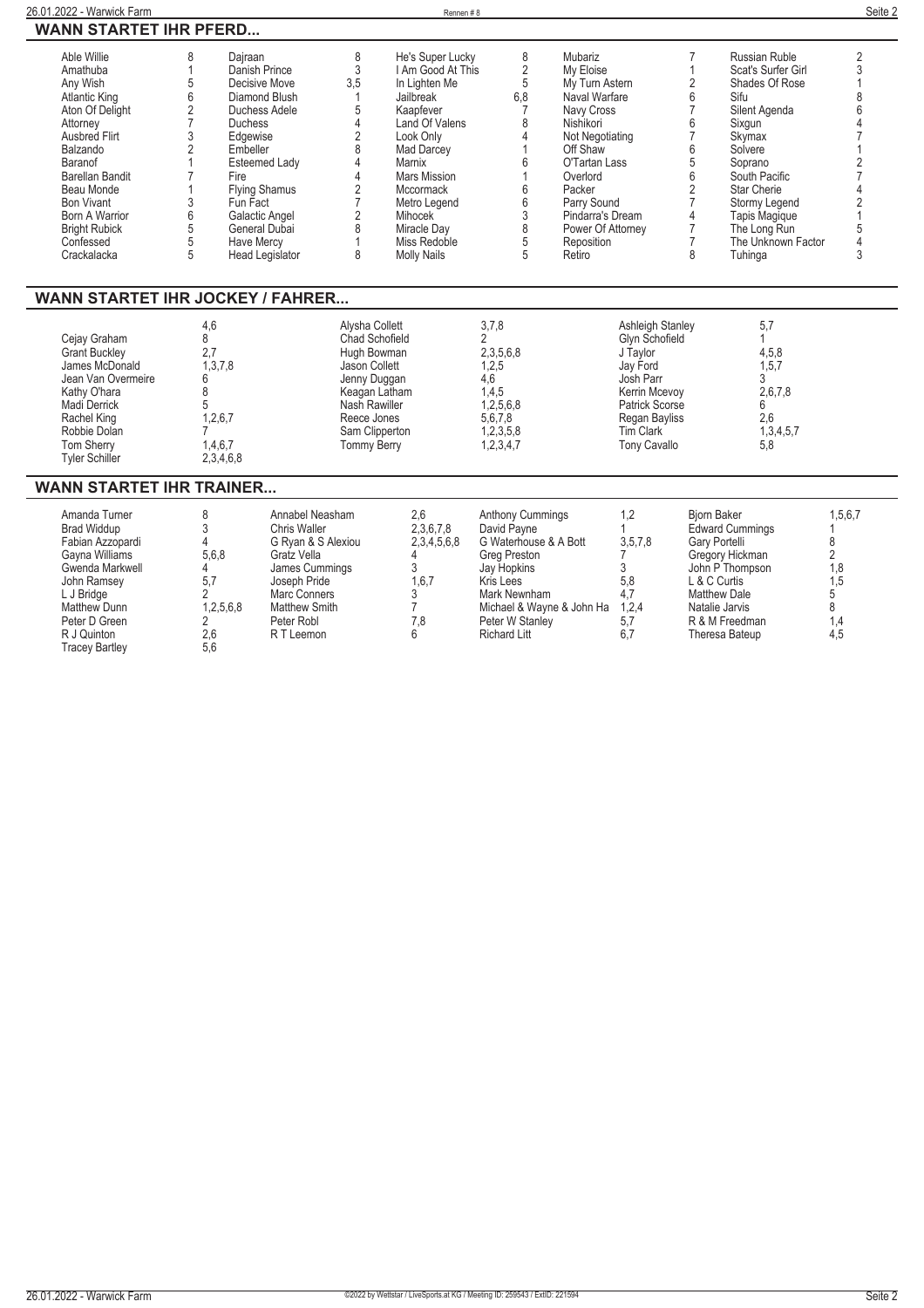|                                 | 26.01.2022 - Warwick Farm                                                                           |                                            | Rennen #1     |               | Seite 3 |
|---------------------------------|-----------------------------------------------------------------------------------------------------|--------------------------------------------|---------------|---------------|---------|
| $\overline{G}$                  | 1100 m<br>60.000                                                                                    | <b>Xxxx Mdn Plate</b><br>Rennpreis: 60.000 |               |               |         |
| 03:40                           |                                                                                                     |                                            |               |               |         |
|                                 | QPL<br><b>Sieg</b><br><b>Platz</b><br>Zwilling                                                      | <b>Dreier</b><br>Zweier                    | <b>Vierer</b> | Pick 2 Pick 4 |         |
| 1100<br>и<br>57.0               | <b>Baranof</b><br>3j. b/br W (Hinchinbrook - Schiaparelli)<br>Trainer: John P Thompson              |                                            |               |               |         |
| Box: 2<br>ML: 95,0              | <b>Nash Rawiller</b>                                                                                |                                            |               |               |         |
| $\overline{\mathbf{2}}$<br>57.0 | <b>Mars Mission</b><br>3j. b H (Deep Field - Roulettes)<br>Trainer: Michael & Wayne & John Haw<br>鸿 |                                            |               |               |         |
| Box: 8<br>ML: 22,0              | <b>Tommy Berry</b>                                                                                  |                                            |               |               |         |
| 3<br>57.0                       | <b>Solvere</b><br>3j. b W (Rubick - Turf Cutter Girl)<br>Trainer: Anthony Cummings                  |                                            |               |               |         |
| Box: 10<br>ML: 501,0            | <b>Jason Collett</b>                                                                                |                                            |               |               |         |
| 4<br>55.0                       | <b>Amathuba</b><br>3j. ch S (Pride Of Dubai - Fursa)<br>Trainer: R & M Freedman                     |                                            |               |               |         |
| Box: 11                         | <b>Keagan Latham</b>                                                                                |                                            |               |               |         |
| ML: 95,0<br>5<br>55.0           | <b>Beau Monde</b><br>3j. ch S (Capitalist - Sagaronne)<br>Trainer: L & C Curtis<br>Ŵ                |                                            |               |               |         |
| Box: 1<br>ML: 41,0              | м<br><b>Jay Ford</b>                                                                                |                                            |               |               |         |
| 6<br>55.0                       | <b>Diamond Blush</b><br>3j. b S (Deep Field - Pink Jubilee)<br>Trainer: Anthony Cummings            |                                            |               |               |         |
| Box: 3<br>ML: 21,0              | <b>Glyn Schofield</b>                                                                               |                                            |               |               |         |
| 7<br>ı<br>55.0                  | Have Mercy<br>3j. b/br S (American Pharoah - Blissful)<br>Trainer: Edward Cummings<br>æ,            |                                            |               |               |         |
| Box: 7<br>ML: 17,0              | <b>James McDonald</b>                                                                               |                                            |               |               |         |
| 8<br>55.0                       | <b>Mad Darcey</b><br>3j. ch S (Winning Rupert - Miss Darcey)<br>Trainer: Matthew Dunn               |                                            |               |               |         |
| Box: 6<br>ML: 41,0              | <b>Sam Clipperton</b>                                                                               |                                            |               |               |         |
| 9<br>55.0                       | <b>My Eloise</b><br>3j. ch S (Capitalist - Judicial Rock)<br>Trainer: Joseph Pride<br>d C           |                                            |               |               |         |
| Box: 5<br>ML: 65,0              | <b>Rachel King</b>                                                                                  |                                            |               |               |         |
| и<br>10<br>55.0                 | <b>Shades Of Rose</b><br>3j. b S (Rubick - Rose Of Mulan)<br>Trainer: Bjorn Baker                   |                                            |               |               |         |
| Box: 4<br>ML: 55,0              | <b>Tim Clark</b>                                                                                    |                                            |               |               |         |
| 1<br>55.0                       | <b>Tapis Magique</b><br>3j. b S (Shalaa - Marvellous That)<br>Trainer: David Payne<br>÷,            |                                            |               |               |         |
| Box: 9<br>ML: 21,0              | <b>Tom Sherry</b>                                                                                   |                                            |               |               |         |
| Ergebnis:                       | Quoten:                                                                                             |                                            |               |               |         |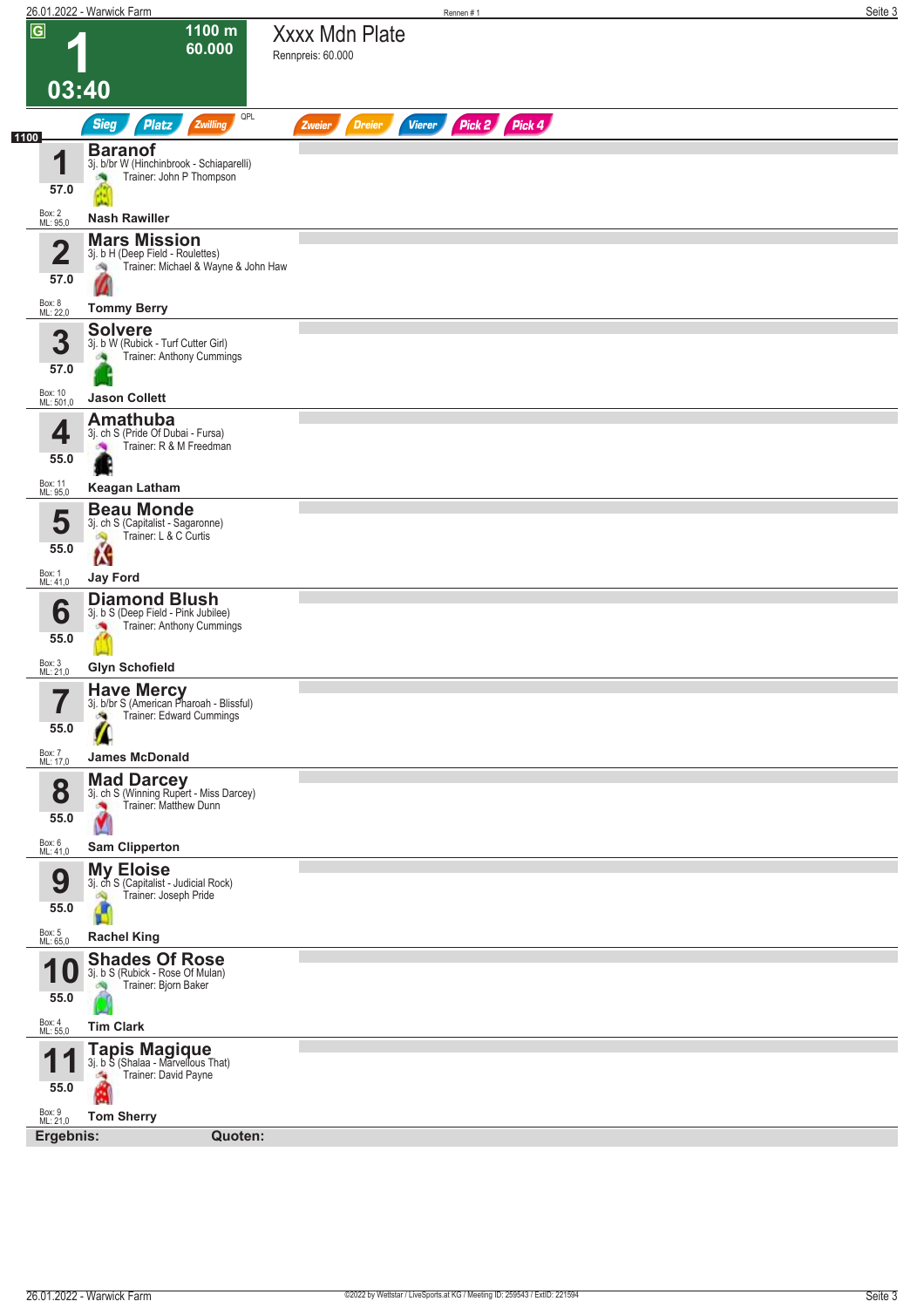|                                 | 26.01.2022 - Warwick Farm                                                                                                              |                                          | Rennen#2      |                      | Seite 4 |
|---------------------------------|----------------------------------------------------------------------------------------------------------------------------------------|------------------------------------------|---------------|----------------------|---------|
| $\overline{G}$                  | 1400 m<br>60.000                                                                                                                       | Drinkwise Mdn Plate<br>Rennpreis: 60.000 |               |                      |         |
|                                 | 04:15                                                                                                                                  |                                          |               |                      |         |
|                                 | QPL<br><b>Sieg</b><br><b>Platz</b><br>Zwilling                                                                                         | <b>Dreier</b><br>Zweier                  | <b>Vierer</b> | Pick 2 Pick 2 Pick 4 |         |
| 1400<br>1<br>59.0               | <b>Stormy Legend</b><br>4j. b W (Not A Single Doubt - Stormy Hussey)<br>Trainer: L J Bridge<br>÷,<br>4                                 |                                          |               |                      |         |
| Box: 10<br>ML: 15,0             | <b>Kerrin Mcevoy</b>                                                                                                                   |                                          |               |                      |         |
| $\overline{\mathbf{2}}$<br>57.5 | <b>Aton Of Delight</b> 3j. b W (I Am Invincible - Zurella)<br>Trainer: Chris Waller                                                    |                                          |               |                      |         |
| Box: 1<br>ML: 12,0              | <b>Hugh Bowman</b>                                                                                                                     |                                          |               |                      |         |
| 3<br>57.5                       | <b>Balzando</b><br>3j. b W (Fastnet Rock - Randwick Bound)<br>Trainer: Michael & Wayne & John Haw                                      |                                          |               |                      |         |
| Box: 3<br>ML: 7,0               | <b>Chad Schofield</b>                                                                                                                  |                                          |               |                      |         |
| 4<br>57.5                       | I Am Good At This<br>3j. b W (I Am Invincible - Jersey Lily)<br>Trainer: Matthew Dunn<br>æ                                             |                                          |               |                      |         |
|                                 |                                                                                                                                        |                                          |               |                      |         |
| Box: 9<br>ML: 21,0              | <b>Regan Bayliss</b><br><b>My Turn Astern</b>                                                                                          |                                          |               |                      |         |
| 5<br>57.5                       | 3j. b W (Astern - Sansadee)<br>Trainer: Annabel Neasham<br>Q                                                                           |                                          |               |                      |         |
| Box: 11<br>ML: 19,0             | <b>Rachel King</b>                                                                                                                     |                                          |               |                      |         |
| 6<br>57.5<br>Box: 8<br>ML: 21,0 | <b>Packer</b><br>3j. b W (Written Tycoon - Angel's Choice)<br>Trainer: Gregory Hickman<br>$\boldsymbol{\eta}$<br><b>Tyler Schiller</b> |                                          |               |                      |         |
| 7<br>57.5                       | <b>Russian Ruble</b><br>3j. b/br W (Rubick - Cloudwatch)<br>Trainer: R J Quinton<br>Q                                                  |                                          |               |                      |         |
| Box: 5<br>ML: 28,0              | <b>Sam Clipperton</b>                                                                                                                  |                                          |               |                      |         |
| 8<br>55.5                       | <b>Edgewise</b><br>3j. b S (Foxwedge - Pedrinate)<br>Trainer: Matthew Dunn<br>÷.<br>                                                   |                                          |               |                      |         |
| Box: 6<br>ML: 65,0              | <b>Nash Rawiller</b>                                                                                                                   |                                          |               |                      |         |
| 9<br>55.5                       | <b>Flying Shamus</b><br>3j. b S (Shamus Award - Misstiflying)<br>Trainer: Peter D Green<br>R<br>$\mathbf{u}$                           |                                          |               |                      |         |
| Box: 7<br>ML: 41,0              | <b>Grant Buckley</b>                                                                                                                   |                                          |               |                      |         |
| и<br>1 U<br>55.5                | <b>Galactic Angel</b><br>3j. b S (Zoustar - Lucky Angel)<br>Trainer: Anthony Cummings                                                  |                                          |               |                      |         |
| Box: 4<br>ML: 15,0              | <b>Jason Collett</b>                                                                                                                   |                                          |               |                      |         |
| А<br>55.5                       | <b>Soprano</b><br>3j. b S (Sebring - Ghenwaa)<br>Trainer: G Ryan & S Alexiou<br>Ŵ                                                      |                                          |               |                      |         |
| Box: 2<br>ML: 6,0<br>Ergebnis:  | <b>Tommy Berry</b><br>Quoten:                                                                                                          |                                          |               |                      |         |
|                                 |                                                                                                                                        |                                          |               |                      |         |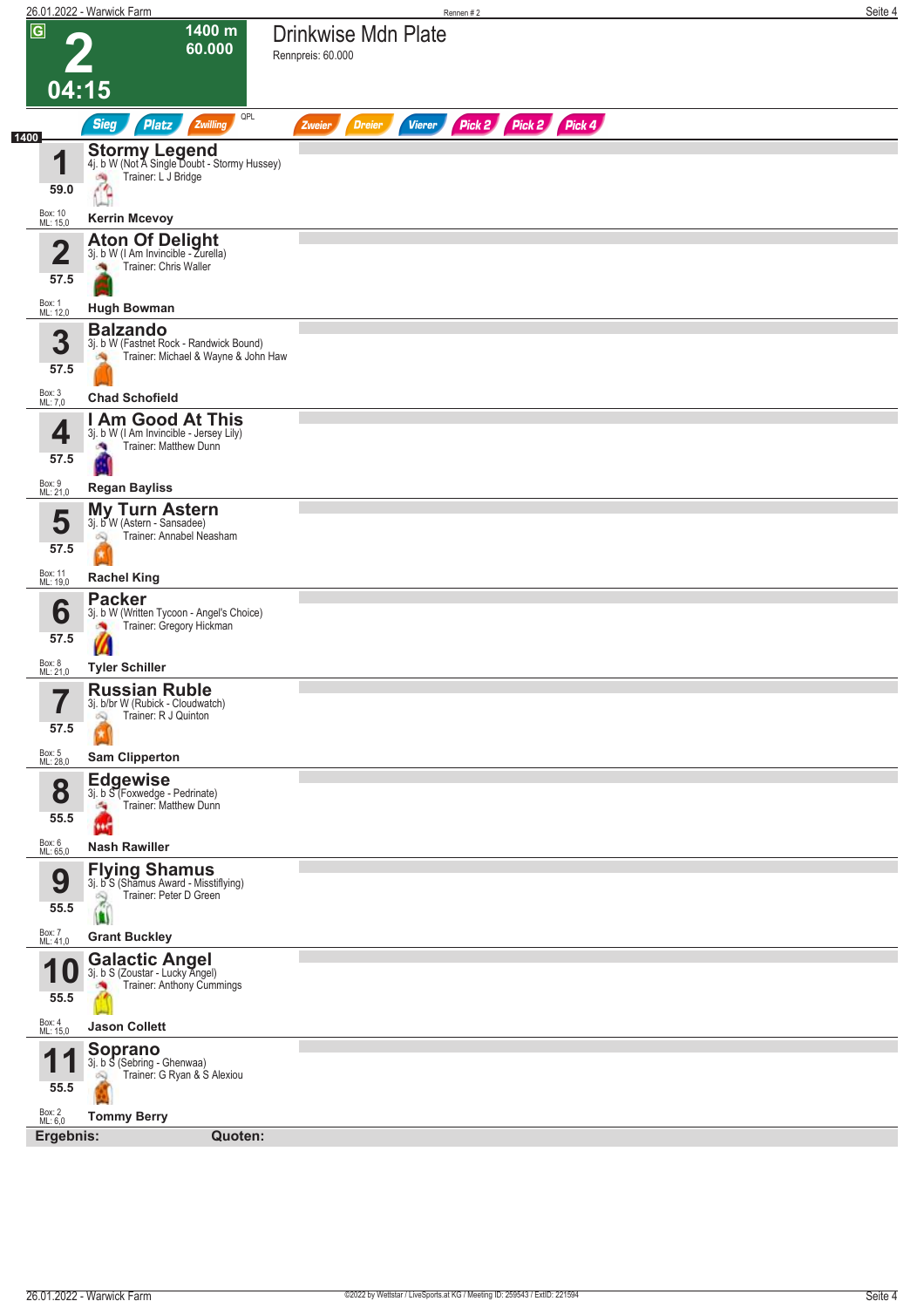|                                 | 26.01.2022 - Warwick Farm                                                                                     | Rennen#3                                                         | Seite 5 |
|---------------------------------|---------------------------------------------------------------------------------------------------------------|------------------------------------------------------------------|---------|
| $\overline{G}$                  | 1600 m<br>60.000                                                                                              | Harry Angel 1St Yearlings-Bm64<br>Rennpreis: 60.000              |         |
| 04:50                           |                                                                                                               |                                                                  |         |
|                                 | QPL<br><b>Sieg</b><br><b>Platz</b><br>Zwilling                                                                | Pick 2 Pick 2 Pick 4<br><b>Dreier</b><br>Zweier<br><b>Vierer</b> |         |
| 1600<br>1<br>61.0               | <b>Mihocek</b><br>3j. br W (Sooboog - Carmelita Mo)<br>Trainer: G Ryan & S Alexiou                            |                                                                  |         |
| Box: 7<br>ML: 7,0               | <b>Tyler Schiller</b>                                                                                         |                                                                  |         |
| $\overline{\mathbf{2}}$<br>60.0 | <b>Tuhinga</b><br>3j. b W (Epaulette - Anabarbie)<br>Trainer: Chris Waller<br>Ñ<br>Ń                          |                                                                  |         |
| Box: 2<br>ML: 36,0              | <b>James McDonald</b>                                                                                         |                                                                  |         |
| 3<br>59.0                       | <b>Bon Vivant</b><br>3j. br W (Golden Horn - Good Friend)<br>Trainer: James Cummings                          |                                                                  |         |
| Box: 6<br>ML: 6,0               | <b>Hugh Bowman</b>                                                                                            |                                                                  |         |
| 4<br>58.5<br>Box: 4<br>ML: 9,0  | <b>Danish Prince</b><br>3j. b W (Dane Shadow - Crown Moss)<br>Trainer: Marc Conners<br>đ.<br><b>Josh Parr</b> |                                                                  |         |
| 5<br>58.5                       | <b>Decisive Move</b><br>3j. br S (American Pharoah - Gamble Me)<br>Trainer: G Waterhouse & A Bott             |                                                                  |         |
| Box: 5<br>ML: 48,0              | <b>Tim Clark</b>                                                                                              |                                                                  |         |
| 6<br>56.5                       | <b>Ausbred Flirt</b><br>3j. b S (Maurice - Seven Year Itch)<br>Trainer: Brad Widdup                           |                                                                  |         |
| Box: 3<br>ML: 9,0               | <b>Alysha Collett</b>                                                                                         |                                                                  |         |
| 7<br>I<br>55.0                  | <b>Scat's Surfer Girl</b><br>3j. br S (No Nay Never - Catch A Wave)<br>Trainer: Chris Waller                  |                                                                  |         |
| Box: 1<br>ML: 55,0              | <b>Tommy Berry</b>                                                                                            |                                                                  |         |
| 8<br>54.5                       | <b>Wilderness Star</b><br>3j. b S (Stratum Star - One Mississippi)<br>Trainer: Jay Hopkins<br>Q<br>Ŵ          |                                                                  |         |
| Box: 8<br>ML: 81,0              | <b>Sam Clipperton</b>                                                                                         |                                                                  |         |
| Ergebnis:                       | Quoten:                                                                                                       |                                                                  |         |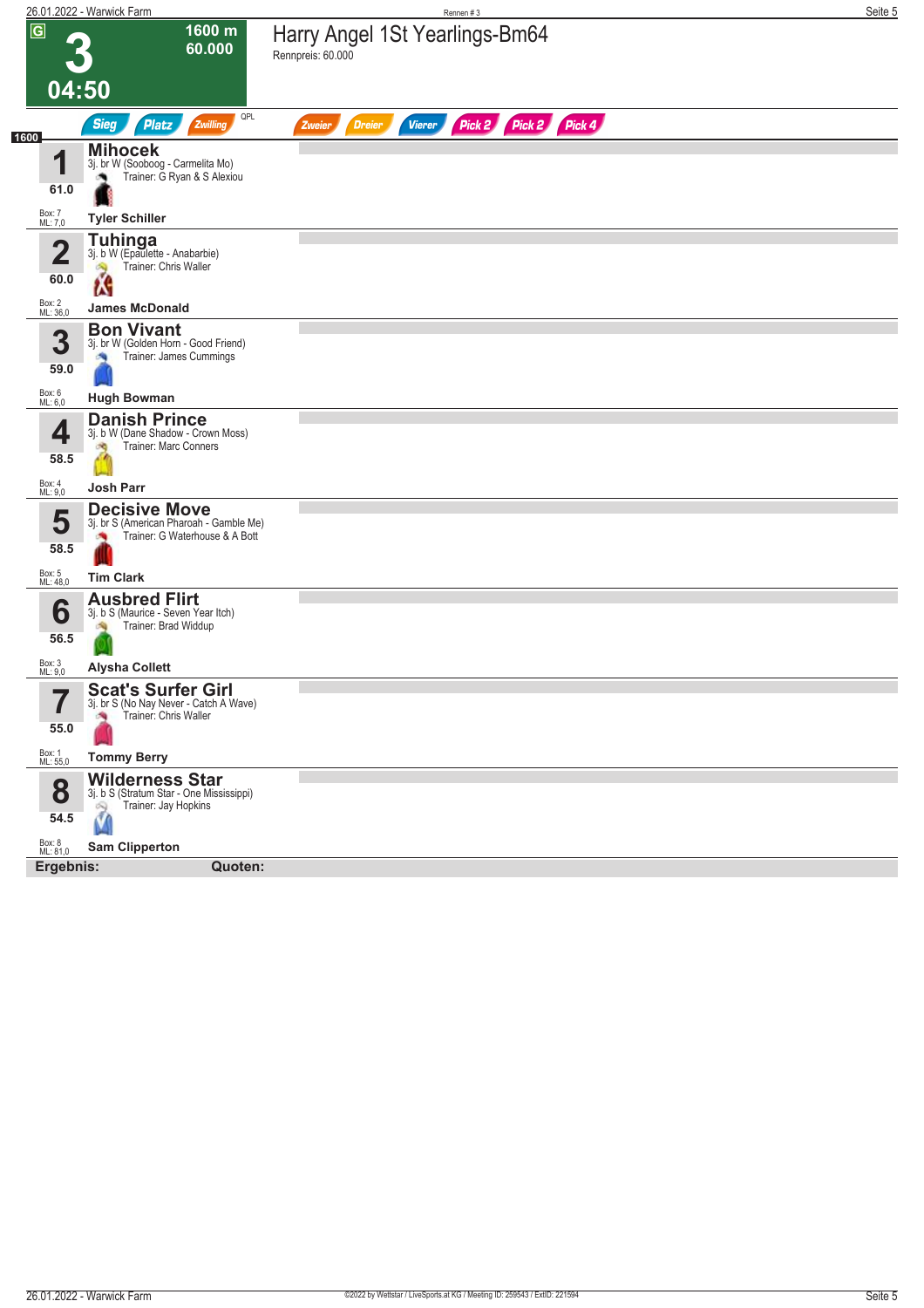|                     | 26.01.2022 - Warwick Farm                                                            | Rennen #4                                                 | Seite 6 |
|---------------------|--------------------------------------------------------------------------------------|-----------------------------------------------------------|---------|
| $\overline{G}$      | 1000 m<br>60.000                                                                     | Vinery<br>Rennpreis: 60.000                               |         |
| 05:27               |                                                                                      |                                                           |         |
|                     | QPL<br><b>Sieg</b><br><b>Platz</b><br>Zwilling                                       | Pick 2 Pick 2 Pick 4<br><b>Dreier</b><br>Vierer<br>Zweier |         |
| 1000                |                                                                                      |                                                           |         |
| и<br>ш              | <b>Sixgun</b><br>4j. b W (Snitzel - Acquired)<br>Trainer: Mark Newnham               |                                                           |         |
| 60.0                | W                                                                                    |                                                           |         |
| Box: 6<br>ML: 37,0  | <b>Tom Sherry</b>                                                                    |                                                           |         |
| $\overline{2}$      | <b>Duchess</b>                                                                       |                                                           |         |
|                     | 4j. b/br S (More Than Ready - Tenant's Tiara)<br>Trainer: R & M Freedman<br>$\infty$ |                                                           |         |
| 58.5                | g                                                                                    |                                                           |         |
| Box: 2<br>ML: 7,0   | <b>Tim Clark</b>                                                                     |                                                           |         |
| 3                   | <b>Star Cherie</b><br>4j. ch S (Star Witness - My Cherie)                            |                                                           |         |
| 58.0                | Trainer: G Ryan & S Alexiou<br>肉                                                     |                                                           |         |
|                     |                                                                                      |                                                           |         |
| Box: 1<br>ML: 46,0  | <b>Tyler Schiller</b><br><b>The Unknown Factor</b>                                   |                                                           |         |
| 4                   | 6j. gr W (The Factor - Mixed Up Miss)                                                |                                                           |         |
| 57.0                | Trainer: Gratz Vella                                                                 |                                                           |         |
| Box: 7<br>ML: 501,0 |                                                                                      |                                                           |         |
|                     | Look Only                                                                            |                                                           |         |
| 5                   | 5j. ch S (Knight Exemplar - Look And Feel)<br>Trainer: Fabian Azzopardi<br>×         |                                                           |         |
| 56.0                | 圏                                                                                    |                                                           |         |
| Box: 5<br>ML: 14,0  | Jenny Duggan                                                                         |                                                           |         |
| 6                   | <b>Esteemed Lady</b><br>5j. b S (The Brothers War - Alesteem)                        |                                                           |         |
|                     | Trainer: Gwenda Markwell                                                             |                                                           |         |
| 55.0                |                                                                                      |                                                           |         |
| Box: 8<br>ML: 14,0  | <b>Keagan Latham</b>                                                                 |                                                           |         |
| 7                   | <b>Fire</b><br>3j. b W (Fastnet Rock - Keep On Singing)                              |                                                           |         |
| 54.5                | Trainer: Michael & Wayne & John Haw                                                  |                                                           |         |
| Box: 3<br>ML: 26,0  | <b>Tommy Berry</b>                                                                   |                                                           |         |
|                     | <b>Pindarra's Dream</b>                                                              |                                                           |         |
| 8                   | 5j. b S (Denman - Limitation)<br>Trainer: Theresa Bateup<br>$\mathbb{Z}$             |                                                           |         |
| 54.0                | O                                                                                    |                                                           |         |
| Box: 4<br>ML: 21,0  | J Taylor                                                                             |                                                           |         |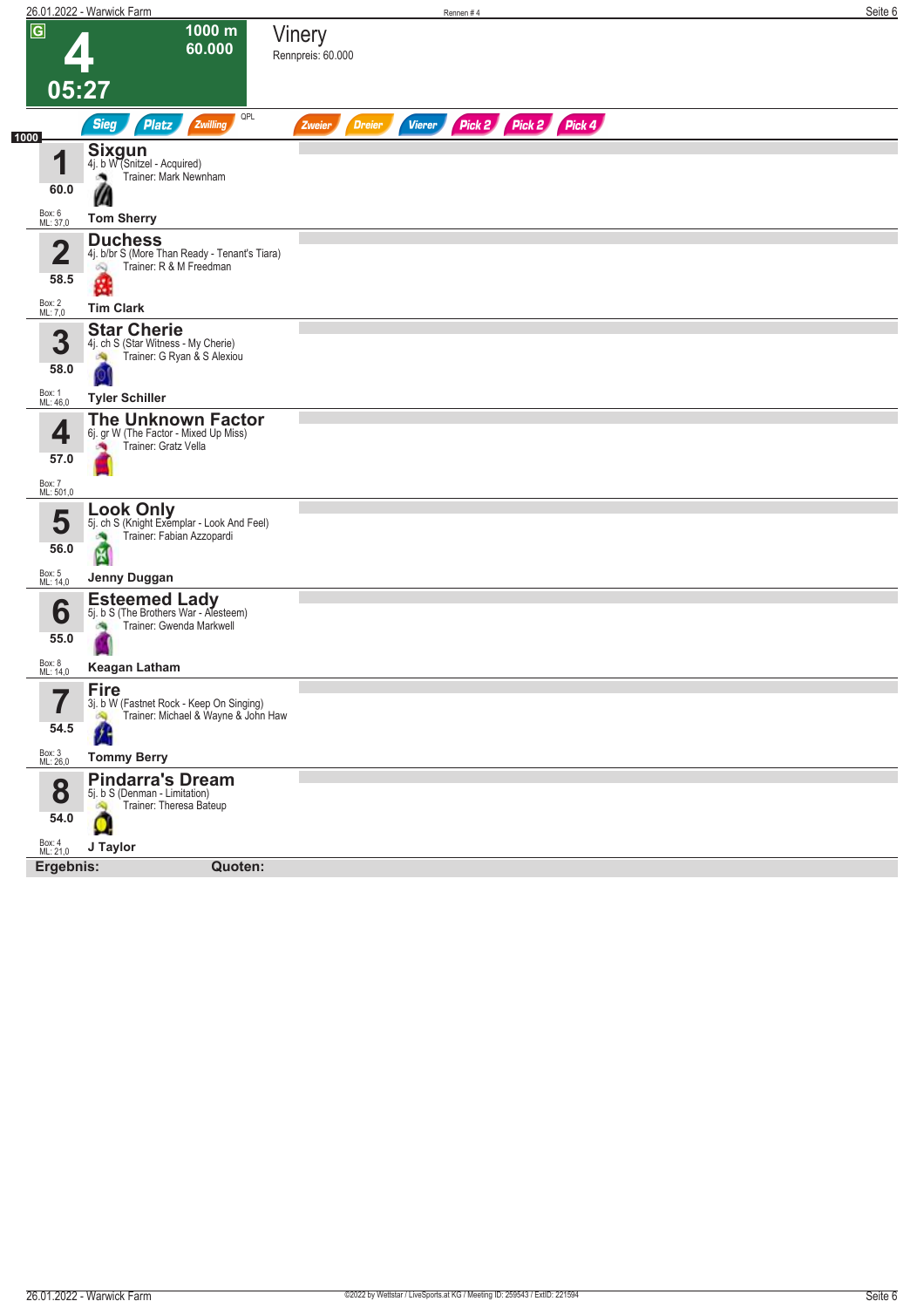|                                 | 26.01.2022 - Warwick Farm                                                                         | Rennen#5                                                         | Seite 7 |
|---------------------------------|---------------------------------------------------------------------------------------------------|------------------------------------------------------------------|---------|
| $\overline{G}$                  | 1400 m<br>60.000                                                                                  | <b>Buy Better At Inglis</b><br>Rennpreis: 60.000                 |         |
| 06:00                           |                                                                                                   |                                                                  |         |
|                                 | QPL<br><b>Sieg</b><br><b>Platz</b><br>Zwilling                                                    | Pick 2 Pick 2 Pick 4<br><b>Dreier</b><br><b>Vierer</b><br>Zweier |         |
| 1400<br>4<br>59.5               | <b>Miss Redoble</b><br>7j. b/br S (Drumbeats - Larenco)<br>Trainer: Tracey Bartley<br>阀           |                                                                  |         |
| Box: 10<br>ML: 26,0             | <b>Madi Derrick</b>                                                                               |                                                                  |         |
| $\overline{\mathbf{2}}$<br>59.0 | <b>In Lighten Me</b><br>6j. b S (Star Witness - In Lighten)<br>Trainer: G Ryan & S Alexiou<br>鸿   |                                                                  |         |
| Box: 2<br>ML: 21,0              | <b>Keagan Latham</b>                                                                              |                                                                  |         |
| 3<br>58.5                       | <b>Molly Nails</b><br>4j. b S (Tavistock - Maritimo)<br><b>Trainer: Matthew Dale</b>              |                                                                  |         |
|                                 | <b>Jason Collett</b>                                                                              |                                                                  |         |
| Box: 7<br>ML: 33,0<br>4         | <b>Bright Rubick</b><br>5j. ch S (Rubick - Torah)<br>Trainer: John Ramsey<br>Ó.                   |                                                                  |         |
| 58.0                            | 8 G                                                                                               |                                                                  |         |
| Box: 5<br>ML: 12,0              | <b>Reece Jones</b>                                                                                |                                                                  |         |
| 5<br>58.0                       | <b>Crackalacka</b><br>4j. br/bl S (Poet's Voice - Directly)<br>Trainer: Theresa Bateup            |                                                                  |         |
| Box: 3<br>ML: 95,0              | J Taylor                                                                                          |                                                                  |         |
| 6<br>57.5                       | <b>Duchess Adele</b><br>5j. gr/br S (Adelaide - Renaka)<br>Trainer: Matthew Dunn                  |                                                                  |         |
| Box: 9<br>ML: 19,0              | <b>Sam Clipperton</b>                                                                             |                                                                  |         |
| —<br>57.0                       | <b>O'Tartan Lass</b><br>4j. b S (Press Statement - Glasgow)<br>Trainer: Bjorn Baker               |                                                                  |         |
| Box: 4<br>ML: 12,0              | <b>Nash Rawiller</b>                                                                              |                                                                  |         |
| 8<br>57.0                       | <b>Zoo Station</b><br>5j. ch S (Animal Kingdom - Nisroc)<br>Trainer: Gayna Williams<br>Ø,         |                                                                  |         |
| Box: 11<br>ML: 5,0              | <b>Tony Cavallo</b>                                                                               |                                                                  |         |
| 9<br>56.5                       | <b>Confessed</b><br>4j. br S (Press Statement - Absolvent)<br>Trainer: Kris Lees                  |                                                                  |         |
| Box: 6<br>ML: 46,0              | <b>Hugh Bowman</b>                                                                                |                                                                  |         |
| U<br>55.5                       | Any Wish<br>6j. b/br S (Savabeel - Make A Wish)<br>Trainer: L & C Curtis                          |                                                                  |         |
| Box: 8<br>ML: 26,0              | W<br><b>Jay Ford</b>                                                                              |                                                                  |         |
| 1<br>55.0                       | <b>Decisive Move</b><br>3j. br S (American Pharoah - Gamble Me)<br>Trainer: G Waterhouse & A Bott |                                                                  |         |
| Box: 1<br>ML: 501,0             | <b>Tim Clark</b>                                                                                  |                                                                  |         |
| 54.0                            | <b>The Long Run</b><br>7j. b S (Olympus - Kindilan)<br>Trainer: Peter W Stanley                   |                                                                  |         |
| Box: 12<br>ML: 41,0             | <b>Ashleigh Stanley</b>                                                                           |                                                                  |         |
| Ergebnis:                       | Quoten:                                                                                           |                                                                  |         |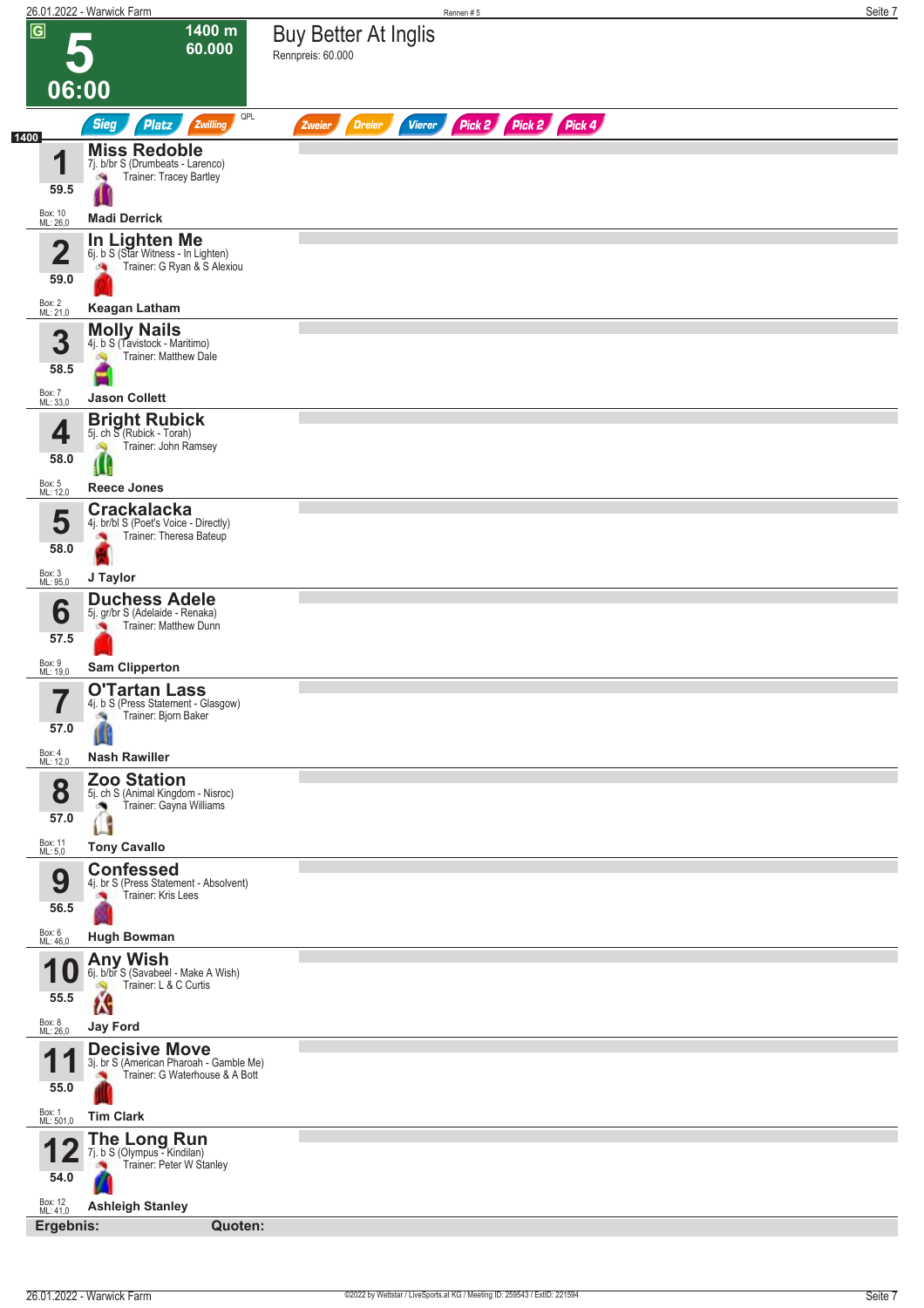|                         | 26.01.2022 - Warwick Farm                                                                        | Rennen#6                                                                | Seite 8 |
|-------------------------|--------------------------------------------------------------------------------------------------|-------------------------------------------------------------------------|---------|
| $\overline{G}$          | 1400 m<br>60.000                                                                                 | Tab<br>Rennpreis: 60.000                                                |         |
|                         | 06:40                                                                                            |                                                                         |         |
|                         | QPL<br><b>Sieg</b><br>Zwilling<br>Platz                                                          | Pick 2 Pick 2 Pick 3 Pick 4<br><b>Dreier</b><br><b>Vierer</b><br>Zweier |         |
| 1400                    | <b>Off Shaw</b>                                                                                  |                                                                         |         |
| 1                       | 6j. ch W (Tobique - Darby Shaw)<br>Trainer: Bjorn Baker<br>海                                     |                                                                         |         |
| 62.5                    |                                                                                                  |                                                                         |         |
| Box: 12<br>ML: 46,0     | <b>Reece Jones</b>                                                                               |                                                                         |         |
| $\overline{\mathbf{2}}$ | Silent Agenda<br>6j. b W (Redoute's Choice - Beauty Belle)<br>Trainer: Joseph Pride<br>沟         |                                                                         |         |
| 62.5                    |                                                                                                  |                                                                         |         |
| Box: 11<br>ML: 12,0     | <b>Tyler Schiller</b>                                                                            |                                                                         |         |
| 3<br>61.0               | <b>Zell</b><br>5j. b W (I Am Invincible - Viennese Lass)<br>Trainer: G Ryan & S Alexiou<br>鸿     |                                                                         |         |
| Box: 1<br>ML: 11,0      | <b>Tom Sherry</b>                                                                                |                                                                         |         |
| 4                       | <b>Naval Warfare</b><br>8j. b W (Born To Sea - Three Days In May)                                |                                                                         |         |
| 60.5                    | Trainer: R T Leemon<br>肉                                                                         |                                                                         |         |
| Box: 2<br>ML: 71,0      | Jenny Duggan                                                                                     |                                                                         |         |
| 5                       | <b>Jailbreak</b><br>5j. b W (Rubick - Our Songbird)                                              |                                                                         |         |
| 60.0                    | Trainer: Gayna Williams                                                                          |                                                                         |         |
| Box: 9<br>ML: 501,0     |                                                                                                  |                                                                         |         |
|                         | <b>Mccormack</b>                                                                                 |                                                                         |         |
| 6<br>60.0               | 6j. b W (Eurozone - All Black Girl)<br>Trainer: Tracey Bartley<br>$\sim$                         |                                                                         |         |
| Box: 4<br>ML: 15,0      | <b>Patrick Scorse</b>                                                                            |                                                                         |         |
| ۳,<br>I<br>58.0         | <b>Atlantic King</b><br>5j. b W (More Than Ready - Atlantic Queen)<br>Trainer: Matthew Dunn<br>鸿 |                                                                         |         |
| Box: 7<br>ML: 15,0      | <b>Nash Rawiller</b>                                                                             |                                                                         |         |
| 8                       | <b>Metro Legend</b><br>4j. b W (Redoute's Choice - Griante)                                      |                                                                         |         |
| 58.0                    | Trainer: Annabel Neasham<br>÷.<br>Œ                                                              |                                                                         |         |
| Box: 8<br>ML: 6,0       | <b>Kerrin Mcevoy</b>                                                                             |                                                                         |         |
| 9                       | <b>Overlord</b><br>4j. ch W (Sebring - Red Tracer)<br>Trainer: Chris Waller                      |                                                                         |         |
| 58.0                    | $\boldsymbol{\varnothing}$                                                                       |                                                                         |         |
| Box: 3<br>ML: 7,0       | <b>Hugh Bowman</b>                                                                               |                                                                         |         |
|                         | <b>Marnix</b><br>4j. ch W (Written Tycoon - Dutch Romance)<br>u                                  |                                                                         |         |
| 57.5                    | Trainer: Richard Litt<br>O                                                                       |                                                                         |         |
| Box: 5<br>ML: 46,0      | <b>Rachel King</b>                                                                               |                                                                         |         |
| 1                       | <b>Born A Warrior</b><br>5j. b W (I Am Invincible - Soorena)                                     |                                                                         |         |
| 55.0                    | Trainer: R J Quinton<br>Q                                                                        |                                                                         |         |
| Box: 10<br>ML: 15,0     | Jean Van Overmeire                                                                               |                                                                         |         |
| 55.0                    | <b>Nishikori</b><br>4j. br W (Real Impact - Jessolaura)<br>Trainer: Matthew Dunn                 |                                                                         |         |
| Box: 6<br>ML: 12,0      | <b>Regan Bayliss</b>                                                                             |                                                                         |         |
|                         | Ergebnis:<br>Quoten:                                                                             |                                                                         |         |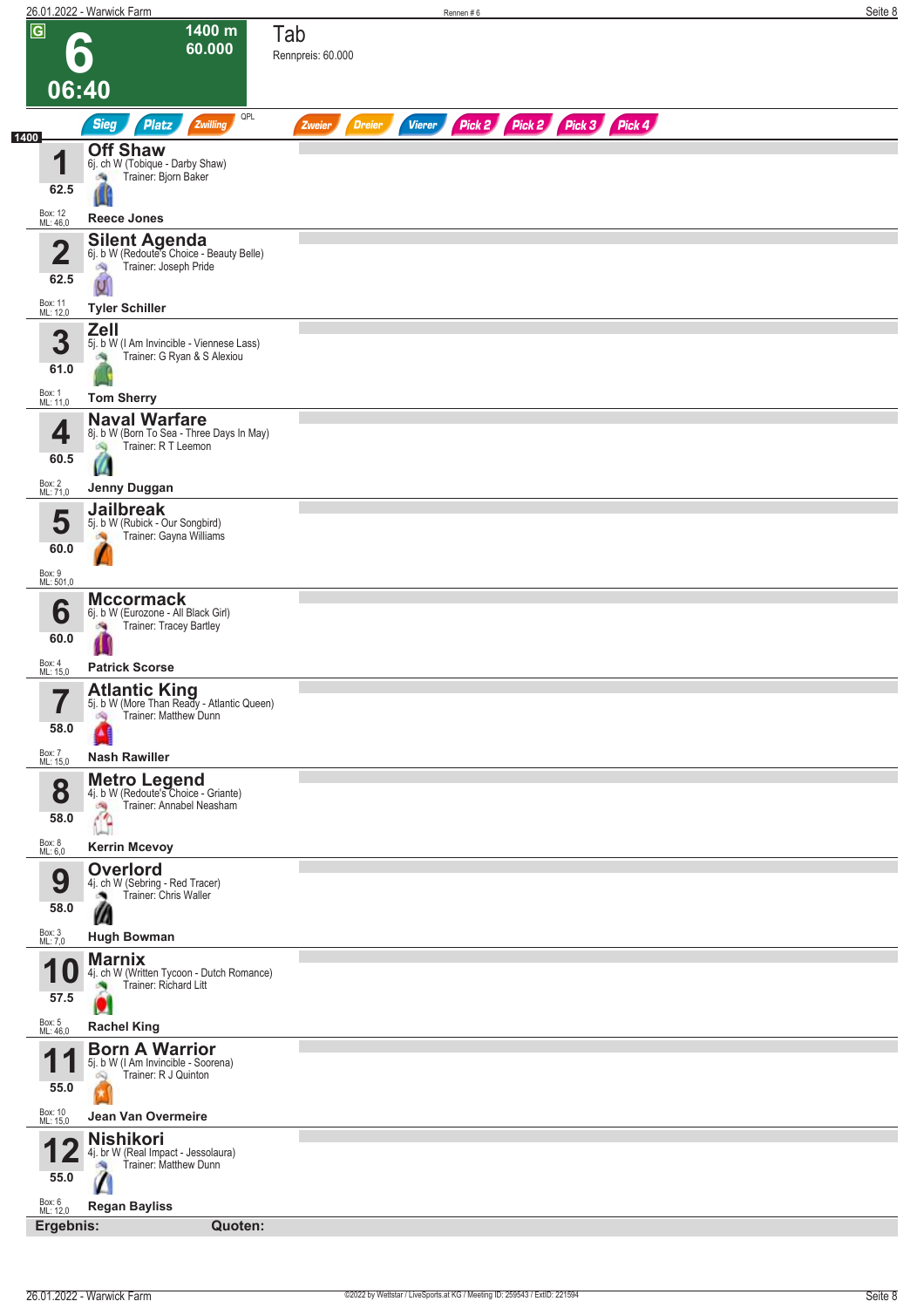|                         | 26.01.2022 - Warwick Farm                                                                  |                                                                         |  |
|-------------------------|--------------------------------------------------------------------------------------------|-------------------------------------------------------------------------|--|
| $\overline{\mathbf{G}}$ | 2400 m<br>150.000                                                                          | Inglis Australia Day Cup<br>Rennpreis: 150.000                          |  |
| 07:20                   |                                                                                            |                                                                         |  |
|                         | QPL<br><b>Sieg</b><br><b>Platz</b><br>Zwilling                                             | Pick 2 Pick 2 Pick 3 Pick 4<br><b>Dreier</b><br><b>Vierer</b><br>Zweier |  |
|                         | <b>Attorney</b>                                                                            |                                                                         |  |
| и<br>ш                  | 7j. b W (Makfi - Tia Kia)<br>Trainer: Matthew Smith<br>$\infty$                            |                                                                         |  |
| 59.0                    |                                                                                            |                                                                         |  |
| Box: 1<br>ML: 8,0       | <b>Tom Sherry</b>                                                                          |                                                                         |  |
| $\overline{\mathbf{2}}$ | <b>Parry Sound</b><br>6j. b W (Pierro - Aqua D'amore)<br>Trainer: Bjorn Baker<br><b>PA</b> |                                                                         |  |
| 57.5                    |                                                                                            |                                                                         |  |
| Box: 9<br>ML: 36,0      | <b>James McDonald</b>                                                                      |                                                                         |  |
| 3                       | <b>South Pacific</b><br>6j. b/br W (Galileo - Tonnara)                                     |                                                                         |  |
| 55.0                    | Trainer: Richard Litt<br>$\epsilon$                                                        |                                                                         |  |
| Box: 4<br>ML: 31,0      | <b>Robbie Dolan</b>                                                                        |                                                                         |  |
| 4                       | <b>Mubariz</b><br>6j. br W (Dansili - Could It Be)                                         |                                                                         |  |
| 54.5                    | Trainer: Chris Waller<br>吗<br>51                                                           |                                                                         |  |
| Box: 6<br>ML: 39,0      | v.<br><b>Tommy Berry</b>                                                                   |                                                                         |  |
|                         | <b>Fun Fact</b>                                                                            |                                                                         |  |
| 5<br>54.0               | 6j. gr/br W (The Factor - Fill The Page)<br>Trainer: Bjorn Baker<br><b>CO</b>              |                                                                         |  |
|                         |                                                                                            |                                                                         |  |
| Box: 3<br>ML: 10,0      | <b>Kerrin Mcevoy</b><br><b>Navy Cross</b><br>5j. b W (I Am Invincible - Watchful)          |                                                                         |  |
| 6                       | Trainer: G Waterhouse & A Bott                                                             |                                                                         |  |
| 54.0                    | Ш                                                                                          |                                                                         |  |
| Box: 5<br>ML: 46,0      | <b>Tim Clark</b>                                                                           |                                                                         |  |
| 7<br>ı                  | <b>Skymax</b><br>6j. br W (Maxios - Set Dreams)<br>Trainer: Mark Newnham                   |                                                                         |  |
| 54.0                    |                                                                                            |                                                                         |  |
| Box: 8<br>ML: 41,0      | <b>Rachel King</b>                                                                         |                                                                         |  |
| 8                       | <b>Kaapfever</b><br>7j. b W (Sufficient - Kaapdiva)                                        |                                                                         |  |
| 54.0                    | Trainer: Joseph Pride<br>J.                                                                |                                                                         |  |
| Box: 10<br>ML: 10,0     | <b>Alysha Collett</b>                                                                      |                                                                         |  |
| 9                       | <b>Not Negotiating</b><br>6j. b S (Onemorenomore - Empress Regnant)                        |                                                                         |  |
| 54.0                    | Trainer: Peter W Stanley                                                                   |                                                                         |  |
| Box: 11<br>ML: 71,0     | <b>Ashleigh Stanley</b>                                                                    |                                                                         |  |
| 4                       | <b>Barellan Bandit</b><br>5j. b/br W (Declaration Of War - Romance Writ                    |                                                                         |  |
| 1 U<br>54.0             | Trainer: John Ramsey                                                                       |                                                                         |  |
| Box: 2<br>ML: 31,0      | <b>Grant Buckley</b>                                                                       |                                                                         |  |
|                         | <b>Power Of Attorney</b><br>6j. ch W (Not A Single Doubt - Rock Hit)                       |                                                                         |  |
| 54.0                    | Trainer: Peter Robl                                                                        |                                                                         |  |
| Box: 7<br>ML: 41,0      | <b>Jay Ford</b>                                                                            |                                                                         |  |
|                         | <b>Reposition</b>                                                                          |                                                                         |  |
|                         | 7j. br W (So You Think - Sun Song)<br>Trainer: Greg Preston                                |                                                                         |  |
| 54.0                    |                                                                                            |                                                                         |  |
| Box: 12<br>ML: 201,0    | <b>Reece Jones</b><br>Quoten:<br>Ergebnis:                                                 |                                                                         |  |